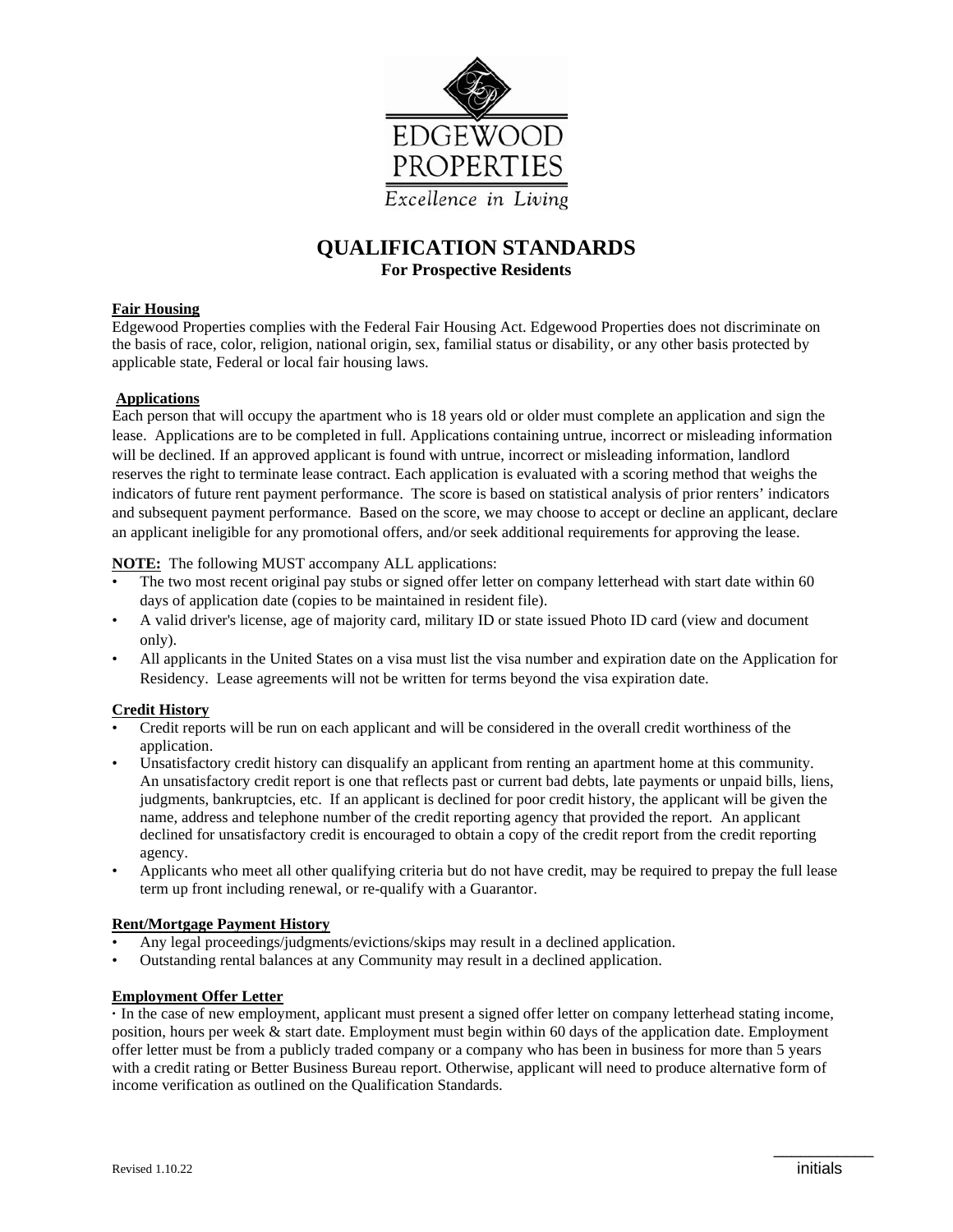#### **Income Requirements**

- Gross monthly household income must equal three times the monthly rent. Official documentation must be submitted to support the stated income. All documents submitted must be current. The following sources of income may be considered:
- \*Previous Year Tax Returns \*Dividends \*Court Ordered Child Support \*Disability \*Consecutive Pay Stubs \*Retirement Income \*Military Housing Allowance \*Trust Fund Income \*Alimony \*Employment Offer Letter
- \*Bank account/investment account statement with a balance of \$500,000 or more
- \*Local, State or Federal Rental Assistance

#### **Employment History**

- Employment must be verified with current paystubs (within 60 days). In the case of new employment, applicant must present a signed offer letter on company letterhead stating income, position, hours per week & start date. Employment must begin within 60 days of the application date.
- Self-employed applicants must provide their most current annual tax return.

#### **Conviction Information**

- Eligibility criteria includes the review and consideration of criminal history. Applicant may provide evidence demonstrating inaccuracies within the applicant's criminal record or evidence of rehabilitation or other mitigating factors.
- An individualized assessment will be performed and the following factors will be considered: (a) the nature and severity of the criminal offense; (b) the age of the applicant at the time of the occurrence of the criminal offense; (c) the time which has elapsed since the occurrence of the criminal offense; (d) any information produced by the applicant, or produced on the applicant's behalf, in regard to the applicant's rehabilitation and good conduct since the occurrence of the criminal offense; (e) the degree to which the criminal offense, if it reoccurred, would negatively impact the safety of the housing provider's other tenants or property; and (f) whether the criminal offense occurred on or was connected to property that was rented or leased by the applicant.
- Nothing set forth in these Qualification Standards should be construed to be a guaranty by Edgewood Properties that residents of this community have not been convicted or plead guilty or "no contest" to any misdemeanor or felony (other jurisdictions) or a petty disorderly person offense, disorderly person offence or crime (N.J) involving sexual misconduct.

## **Guarantors**

- Guarantors may be permitted based on the screening recommendation. Guarantors' gross annual income must be sufficient to cover the annual rental rate in order to support their current housing payments and that of the applicant(s).
- Guarantors must meet all other qualification standards for credit and criminal like all other applicants. Guarantor's primary residence must be in the same Country as the rental community and they must have a valid Social Security Number.
- Guarantors will be accepted for applicants without credit history and insufficient income. Guarantors are required to make 5X market rent for income qualification.

#### **Roommates**

Each resident and Guarantor is jointly and severally (fully) responsible for the entire rental payment as well as all community rules and policies. Management will not refund any part of a security deposit until the apartment is vacated by all leaseholders. Change in Roommates requires written request, agreement by all parties involved and qualification of remaining leaseholders according to the qualification standards in place at the time of the request. No changes are valid without proper written approval from the Landlord. All Notices to Vacate must be signed by all leaseholders.

#### **Affordable Housing Program/Below Market Rent Programs**

Applicants for the Affordable Housing Program/Below Market Rent Program (if applicable at this community) must be qualified based on the governing authority's income classifications. The income ranges are derived from the maximum low/moderate income. Please reference the Affordable Housing Rent/Income Guidelines to determine